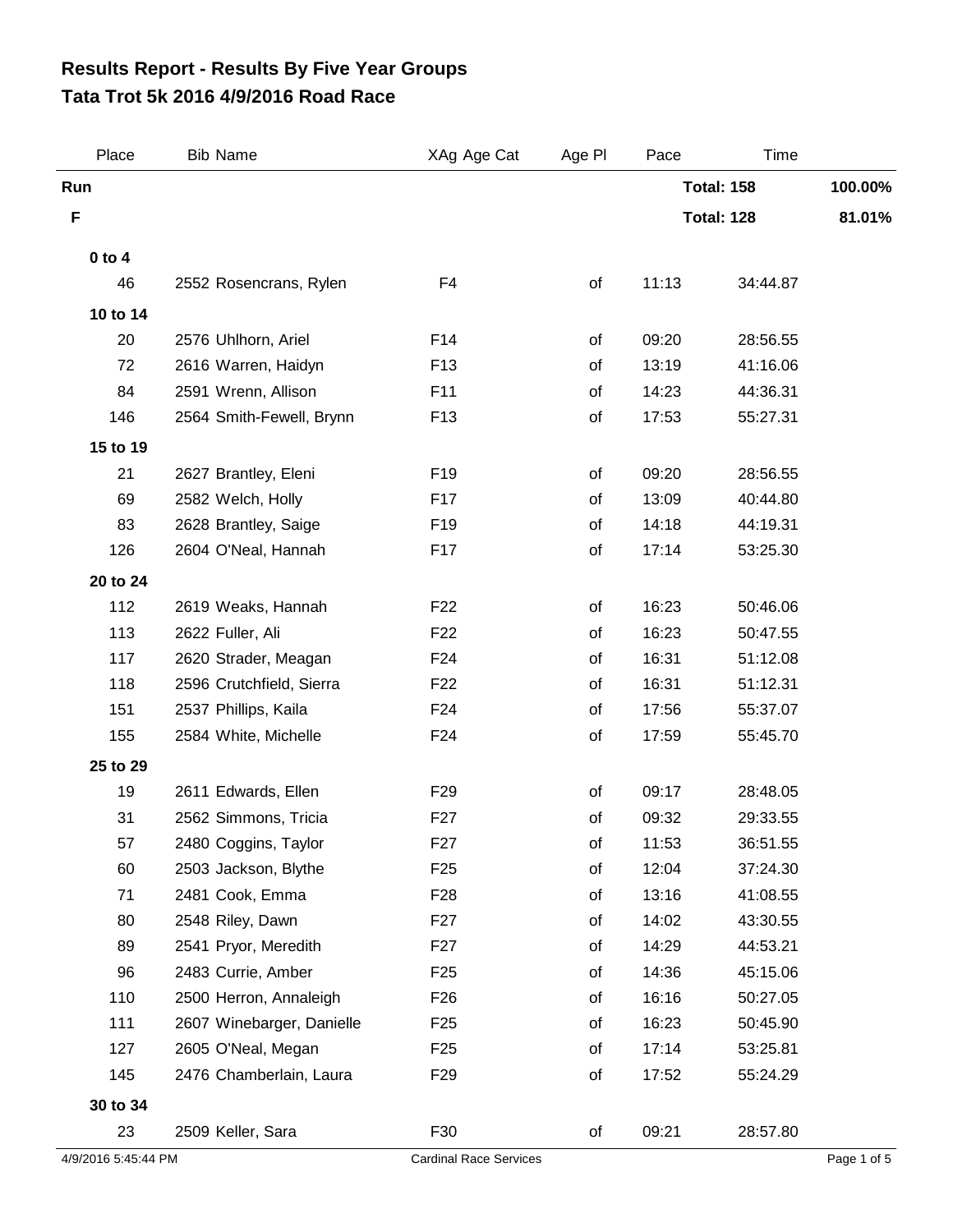| Place    | <b>Bib Name</b>          | XAg Age Cat | Age PI | Pace  | Time     |  |
|----------|--------------------------|-------------|--------|-------|----------|--|
| 24       | 2553 Saunders, Carrie    | F33         | of     | 09:24 | 29:07.81 |  |
| 36       | 2493 Gural, Reagan       | F32         | of     | 10:07 | 31:21.31 |  |
| 37       | 2574 Tilley, Megan       | F31         | of     | 10:12 | 31:36.05 |  |
| 38       | 2577 Underwood, Laurin   | F33         | of     | 10:13 | 31:39.80 |  |
| 63       | 2518 Mabry, Tyamica      | F34         | of     | 12:21 | 38:16.80 |  |
| 67       | 2482 Crawford, Felicia   | F32         | of     | 12:51 | 39:49.05 |  |
| 68       | 2566 Starman, Crissy     | F30         | of     | 13:08 | 40:41.99 |  |
| 78       | 2468 Brown, Ragen        | F31         | of     | 13:48 | 42:46.49 |  |
| 82       | 2462 brannock, jennifer  | F30         | of     | 14:06 | 43:41.69 |  |
| 95       | 2563 Sklennik, Erika     | F34         | of     | 14:36 | 45:14.06 |  |
| 114      | 2594 Berry, Christian    | F32         | of     | 16:24 | 50:51.31 |  |
| 115      | 2478 Christian, Ashley   | F30         | of     | 16:31 | 51:10.56 |  |
| 138      | 2501 Howerton, Ashley    | F31         | of     | 17:47 | 55:06.56 |  |
| 35 to 39 |                          |             |        |       |          |  |
| 17       | 2623 Callente, Katie     | F35         | of     | 09:15 | 28:41.56 |  |
| 26       | 2546 Reed, Susan         | F36         | of     | 09:26 | 29:13.32 |  |
| 28       | 2598 Holbrook, Ivy       | F36         | of     | 09:26 | 29:14.56 |  |
| 35       | 2506 Johnson, Renee      | F37         | of     | 10:07 | 31:21.31 |  |
| 39       | 2573 Thorpe, Aaron       | F36         | of     | 10:13 | 31:39.81 |  |
| 41       | 2551 Rosencrans, Pam     | F37         | of     | 10:23 | 32:11.55 |  |
| 42       | 2569 Sutton, Shannon     | F35         | of     | 10:31 | 32:35.81 |  |
| 51       | 2515 Legge, Jenny        | F36         | of     | 11:29 | 35:36.31 |  |
| 52       | 2538 Pierce, Courtenay   | F37         | of     | 11:42 | 36:15.06 |  |
| 54       | 2610 Barber, Jennifer    | F39         | of     | 11:44 | 36:22.55 |  |
| 81       | 2565 Snyder, Erin        | F35         | of     | 14:04 | 43:35.30 |  |
| 97       | 2586 Wilkins, Stacey     | F36         | of     | 14:36 | 45:16.81 |  |
| 98       | 2479 Christiansen, Catey | F39         | of     | 14:40 | 45:28.56 |  |
| 116      | 2549 Robbins, Melissa    | F37         | of     | 16:31 | 51:11.08 |  |
| 142      | 2583 West, Angie         | F39         | of     | 17:50 | 55:17.80 |  |
| 40 to 44 |                          |             |        |       |          |  |
| 3        | 2629 Bixby, Elaine       | f41         | of     | 07:47 | 24:07.06 |  |
| 13       | 2543 Rakes, Tina         | F43         | of     | 08:52 | 27:29.31 |  |
| 16       | 2617 Warren, Joanna      | F41         | of     | 09:15 | 28:41.15 |  |
| 25       | 2593 Yarbrough, Melissa  | F43         | of     | 09:25 | 29:10.05 |  |
| 33       | 2517 Lyons, Emily        | F41         | οf     | 09:54 | 30:41.56 |  |
| 70       | 2624 Davis, Gina         | F40         | of     | 13:11 | 40:51.80 |  |
| 74       | 2599 Holley, Pam         | F41         | of     | 13:26 | 41:38.06 |  |
| 85       | 2592 Wrenn, Tina         | F41         | of     | 14:23 | 44:36.81 |  |
| 86       | 2556 Shaw, Stephanie     | F43         | οf     | 14:25 | 44:40.82 |  |
| 88       | 2542 Pulliam, Wendy      | F44         | of     | 14:27 | 44:47.30 |  |
|          |                          |             |        |       |          |  |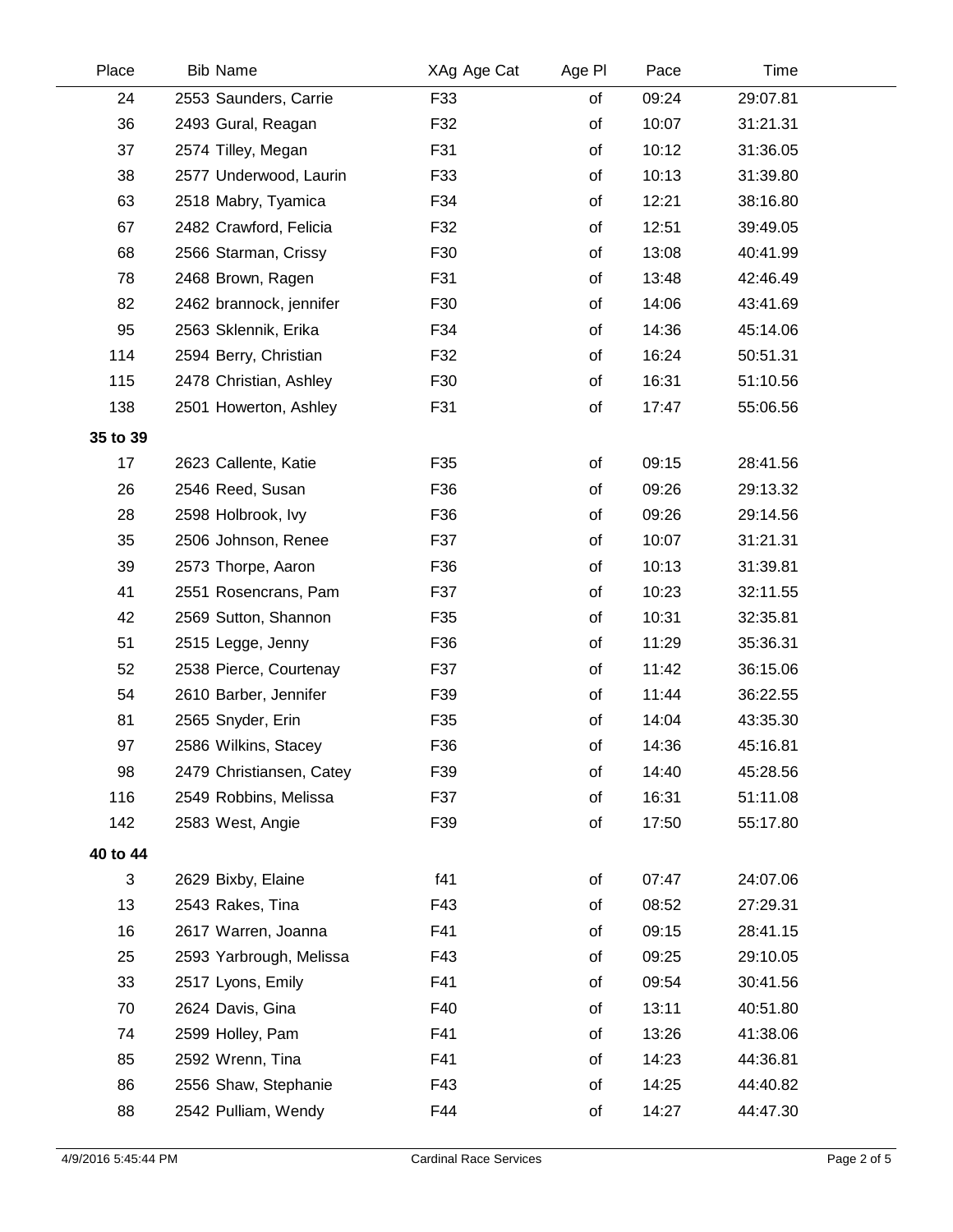| Place          | <b>Bib Name</b>               | XAg Age Cat     | Age PI | Pace  | Time     |  |
|----------------|-------------------------------|-----------------|--------|-------|----------|--|
| 107            | 2489 Dye, Christi             | F42             | of     | 15:38 | 48:26.48 |  |
| 129            | 2606 SUTPHIN, JILL            | F42             | of     | 17:20 | 53:42.81 |  |
| 143            | 2528 Mundy, Jodi              | F43             | of     | 17:50 | 55:17.80 |  |
| 149            | 2484 Dalton, Jerita           | F41             | of     | 17:55 | 55:33.56 |  |
| 153            | 2450 Bennett, Beatrice        | F44             | of     | 17:57 | 55:38.56 |  |
| 45 to 49       |                               |                 |        |       |          |  |
| 8              | 2504 Jackson, Liz             | F47             | of     | 08:18 | 25:42.56 |  |
| 22             | 2590 woodruff, jayne          | F45             | of     | 09:21 | 28:57.57 |  |
| 34             | 2454 Black, Kim               | F45             | of     | 10:02 | 31:07.55 |  |
| 56             | 2631 Morrissette, Valerie     | F49             | of     | 11:48 | 36:34.55 |  |
| 65             | 2536 Pettie, Jennifer         | F47             | of     | 12:48 | 39:41.30 |  |
| 66             | 2545 RAVA, BETH               | F46             | of     | 12:51 | 39:48.56 |  |
| 76             | 2472 Byrne, Lisa              | F46             | of     | 13:34 | 42:03.31 |  |
| 79             | 2625 Moody, Melissa           | F48             | of     | 13:53 | 43:02.92 |  |
| 91             | 2530 O'Neal, Amy              | F48             | of     | 14:30 | 44:55.56 |  |
| 102            | 2505 Jefferies, Sherri        | F48             | of     | 15:25 | 47:46.32 |  |
| 103            | 2510 Kelly, Kristi            | F45             | of     | 15:25 | 47:46.32 |  |
| 108            | 2496 haley, susan             | F45             | of     | 15:54 | 49:16.31 |  |
| 131            | 2560 Sigmon, Renae            | F45             | of     | 17:24 | 53:55.30 |  |
| 132            | 2544 Rascoe, Shannon          | F46             | of     | 17:24 | 53:55.30 |  |
| 134            | 2601 Kimble, Sherrea          | F48             | of     | 17:35 | 54:29.05 |  |
| 137            | 2473 Canada, Lisa             | F47             | of     | 17:40 | 54:45.81 |  |
| 147            | 2486 Dameron, Patricia        | F47             | of     | 17:53 | 55:27.32 |  |
| 157            | 2558 Shernock, Angie          | F47             | of     | 18:07 | 56:11.06 |  |
| 50 to 54       |                               |                 |        |       |          |  |
| 5              | 2587 Wilkinson, Kari          | F <sub>54</sub> | of     | 07:59 | 24:44.30 |  |
| $\overline{7}$ | 2523 Mills, Karin             | F50             | of     | 08:16 | 25:37.55 |  |
| 29             | 2514 Ledford, Jo              | F50             | of     | 09:28 | 29:19.31 |  |
| 30             | 2507 Johnson, Stefanie Dianne | F50             | of     | 09:31 | 29:29.81 |  |
| 32             | 2474 Carriker, Charlene       | F53             | of     | 09:51 | 30:31.05 |  |
| 43             | 2457 Bourne, Linda            | F52             | of     | 10:43 | 33:14.31 |  |
| 49             | 2460 Bowling, Deana           | F53             | of     | 11:26 | 35:26.05 |  |
| 59             | 2575 Turnrer, Susan           | F52             | of     | 11:55 | 36:56.30 |  |
| 61             | 2555 Seiler, Lori             | F52             | of     | 12:07 | 37:32.80 |  |
| 62             | 2524 Mondie, Belinda          | F53             | of     | 12:21 | 38:16.30 |  |
| 75             | 2520 McDonald, Lorie          | F54             | of     | 13:26 | 41:38.30 |  |
| 77             | 2608 Yarborough, Joyce        | F54             | of     | 13:40 | 42:22.30 |  |
| 92             | 2443 Adams, Deborah           | F52             | of     | 14:30 | 44:58.33 |  |
| 93             | 2499 Harris, Pam              | F <sub>51</sub> | of     | 14:31 | 44:58.81 |  |
| 101            | 2458 Bowes, Sandra            | F53             | of     | 14:59 | 46:27.30 |  |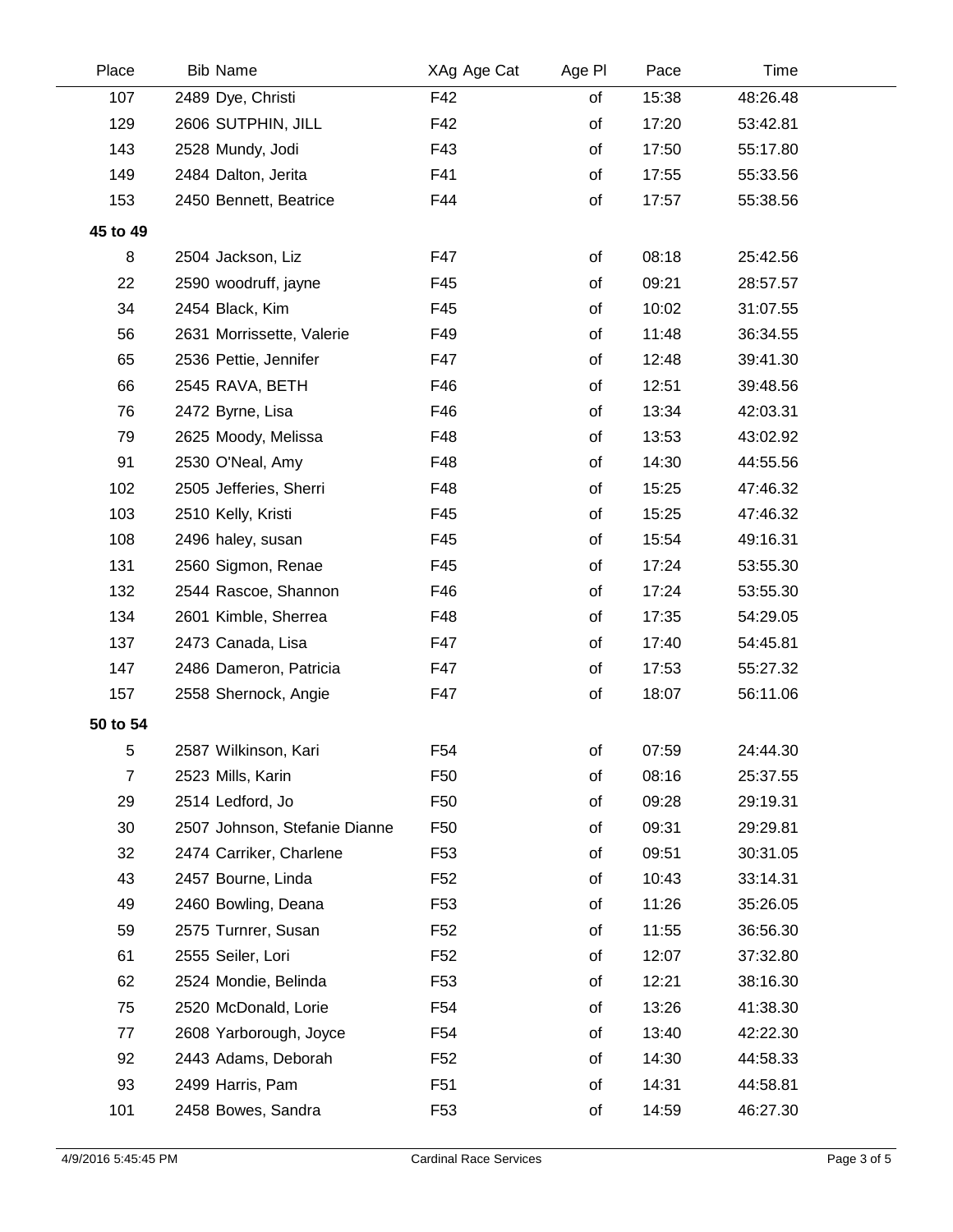| Place    | <b>Bib Name</b>        | XAg Age Cat     | Age PI | Pace      | Time     |        |
|----------|------------------------|-----------------|--------|-----------|----------|--------|
| 104      | 2444 Akers, Lisha      | F <sub>52</sub> | of     | 15:25     | 47:46.80 |        |
| 121      | 2488 de Ligt, Cara     | F <sub>53</sub> | of     | 17:05     | 52:58.02 |        |
| 128      | 2463 Braxton, Rita     | F53             | of     | 17:16     | 53:30.06 |        |
| 139      | 2511 Kester, Rhonda    | F50             | of     | 17:47     | 55:06.57 |        |
| 140      | 2452 Bennett, Rhonda   | F <sub>50</sub> | of     | 17:48     | 55:09.56 |        |
| 144      | 2526 Moore, Susan      | F53             | of     | 17:52     | 55:23.81 |        |
| 150      | 2490 Fogleman, Donna   | F53             | of     | 17:56     | 55:36.31 |        |
| 154      | 2461 Bowman, Youvonna  | F54             | of     | 17:59     | 55:44.50 |        |
| 156      | 2589 Witham, Grace     | F54             | of     | 18:04     | 56:01.70 |        |
| 55 to 59 |                        |                 |        |           |          |        |
| 47       | 2613 Gumbrecht, Carrie | F <sub>58</sub> | of     | 11:16     | 34:57.06 |        |
| 99       | 2580 Warren, Linda     | F <sub>55</sub> | of     | 14:44     | 45:40.81 |        |
| 100      | 2571 Thomas, Lisa      | F56             | of     | 14:50     | 45:57.80 |        |
| 109      | 2597 Graden, Barb      | F <sub>56</sub> | of     | 15:59     | 49:32.80 |        |
| 119      | 2614 Norris, Tina      | F <sub>56</sub> | of     | 16:43     | 51:48.31 |        |
| 123      | 2492 Gordon, Cindy     | F <sub>57</sub> | of     | 17:07     | 53:03.31 |        |
| 133      | 2539 Piper, Joyce      | F56             | of     | 17:34     | 54:27.34 |        |
| 136      | 2495 Hagopian, Sandi   | F <sub>56</sub> | of     | 17:38     | 54:40.31 |        |
| 141      | 2630 Culey, Cheryl     | F <sub>55</sub> | of     | 17:48     | 55:09.93 |        |
| 152      | 2455 Boger, Sharon     | F <sub>59</sub> | of     | 17:57     | 55:38.08 |        |
| 60 to 64 |                        |                 |        |           |          |        |
| 48       | 2475 Carroll, Donna    | F60             | of     | 11:22     | 35:13.05 |        |
| 55       | 2527 Morton, Denise    | F62             | of     | 11:47     | 36:32.30 |        |
| 120      | 2547 Rigsbee, Bonnie   | F60             | of     | 16:43     | 51:48.57 |        |
| 158      | 2578 Vaughan, Millie   | F60             | of     | 18:08     | 56:11.30 |        |
| 65 to 69 |                        |                 |        |           |          |        |
| 45       | 2572 Thompson, Elnora  | F68             | of     | 11:05     | 34:21.56 |        |
| M        |                        |                 |        | Total: 30 |          | 18.99% |
|          |                        |                 |        |           |          |        |
| 5 to 9   |                        |                 |        |           |          |        |
| 73       | 2618 Warren, Riley     | M <sub>9</sub>  | of     | 13:19     | 41:17.80 |        |
| 10 to 14 |                        |                 |        |           |          |        |
| 94       | 2585 Wilkins, Grayce   | M11             | of     | 14:35     | 45:11.55 |        |
| 122      | 2529 Nance, Aden       | M10             | of     | 17:06     | 53:01.80 |        |
| 130      | 2559 Sigmon, Alex      | M10             | of     | 17:22     | 53:51.05 |        |
| 15 to 19 |                        |                 |        |           |          |        |
| 1        | 2626 Lamoreaux, Seth   | M16             | of     | 06:23     | 19:46.26 |        |
| 14       | 2561 Sigmon, Will      | M15             | of     | 09:02     | 27:59.05 |        |
| 135      | 2494 Hagopian, Matthew | M19             | of     | 17:38     | 54:39.06 |        |
|          |                        |                 |        |           |          |        |